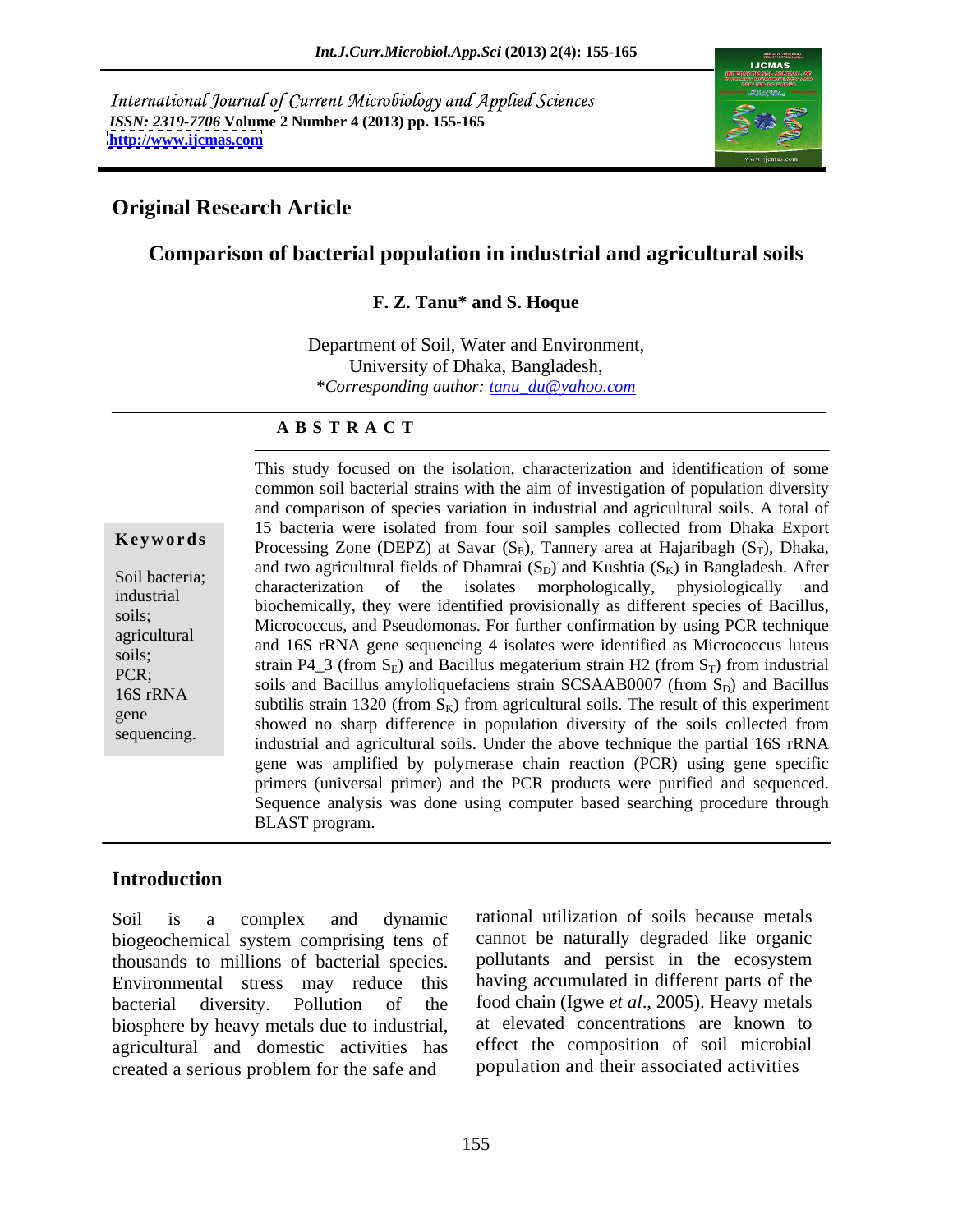qualitatively and quantitatively, which may directly influence the soil fertility. On one hand, the number of microorganisms in soil depends on total content and concentrations nutrient availability, moisture, temperature, and Kushtia  $(S_K)$  in Bangladesh from the harmfully affecting their growth, morphology, and biochemical activities, **Isolation of bacteria**<br>resulting in decreased biomass and diversity (Malik and Ahmed, 2002). Several For isolation of bacteria serial dilution plate researchers using isolation-based techniques technique was carried out (Greenberg et al., have demonstrated that heavy metal 1980) and subsequent dilutions were made contamination can cause shifts in microbial up to  $10^5$  times. Each diluted samples were

Microbiological parameters such as the morphological characteristics were selected number, weight and activity of and used for further studies. Three microorganisms can be good indicators of consecutive streaking of each culture were soil contamination with heavy metals (Brookes, 1995). Habitats that have high levels of metal contamination show lower numbers of microbes than uncontaminated **Identification of bacterial isolates through**  habitats (Florea and Busselberg, 2006). The after-effect of the observed heavy metal (Cr, Zn and Cd) pollution influenced the metabolism of soil microbes in all cases

affected at large extent, current experiment liquefaction, starch hydrolysis, indole industrial and agricultural soils and to make of phenylalanine, acid and gas productiona comparison between them.

#### **Materials and Methods**

#### **Collection of soil samples**

of particular forms of heavy metals. On the A total of four soil samples were collected other hand, it is conditioned by several other two from industrial soils of Dhaka Export factors, such as the granulometric Processing Zone (DEPZ) at Savar  $(S_E)$  and composition of soil, quantity and quality of tannery area at Hazaribagh  $(S_T)$ , Dhaka, and organic matter, pH, total exchange capacity, two from agricultural soils of Dhamrai  $(S_D)$ and oxygen availability (Das *et al.*, 1997). surface (0-15 cm depth) in plastic bags<br>Metals influence microorganisms by aseptically. and Kushtia  $(S_K)$  in Bangladesh from the surface (0-15 cm depth) in plastic bags aseptically.

#### **Isolation of bacteria**

populations (Roane and Kellogg, 1996). spread over the surface of nutrient agar technique was carried out (Greenberg *et al*., 1980) and subsequent dilutions were made plates in duplicate and incubated at 37 <sup>o</sup>C for 72 hours. Colonies differing in done to ensure purity of the strains.

# **microscopic study and biochemical tests**

(Gasper *et al.*, 2005). of the colonies, shape and arrangements of the vegetative cells (Pelczar and Reid, 1958)<br>after Gram staining were observed under a<br>As it is mostly known that the industrial phase contrast microscop soils are contaminated by many of heavy culture grown on solidified agar plates, and metals whereas the agricultural soils are not biochemical tests *viz.* motility, gelatin has done to give a sight on common production, oxygen requirement, oxidase presence of bacterial population found in test, catalase test, MR-VP test, deamination Morphological characteristics such as color, form, margin, elevation, and optical feature of the colonies, shape and arrangements of the vegetative cells (Pelczar and Reid, 1958) after Gram staining were observed under a phase contrast microscope from 20h old liquefaction, starch hydrolysis, indole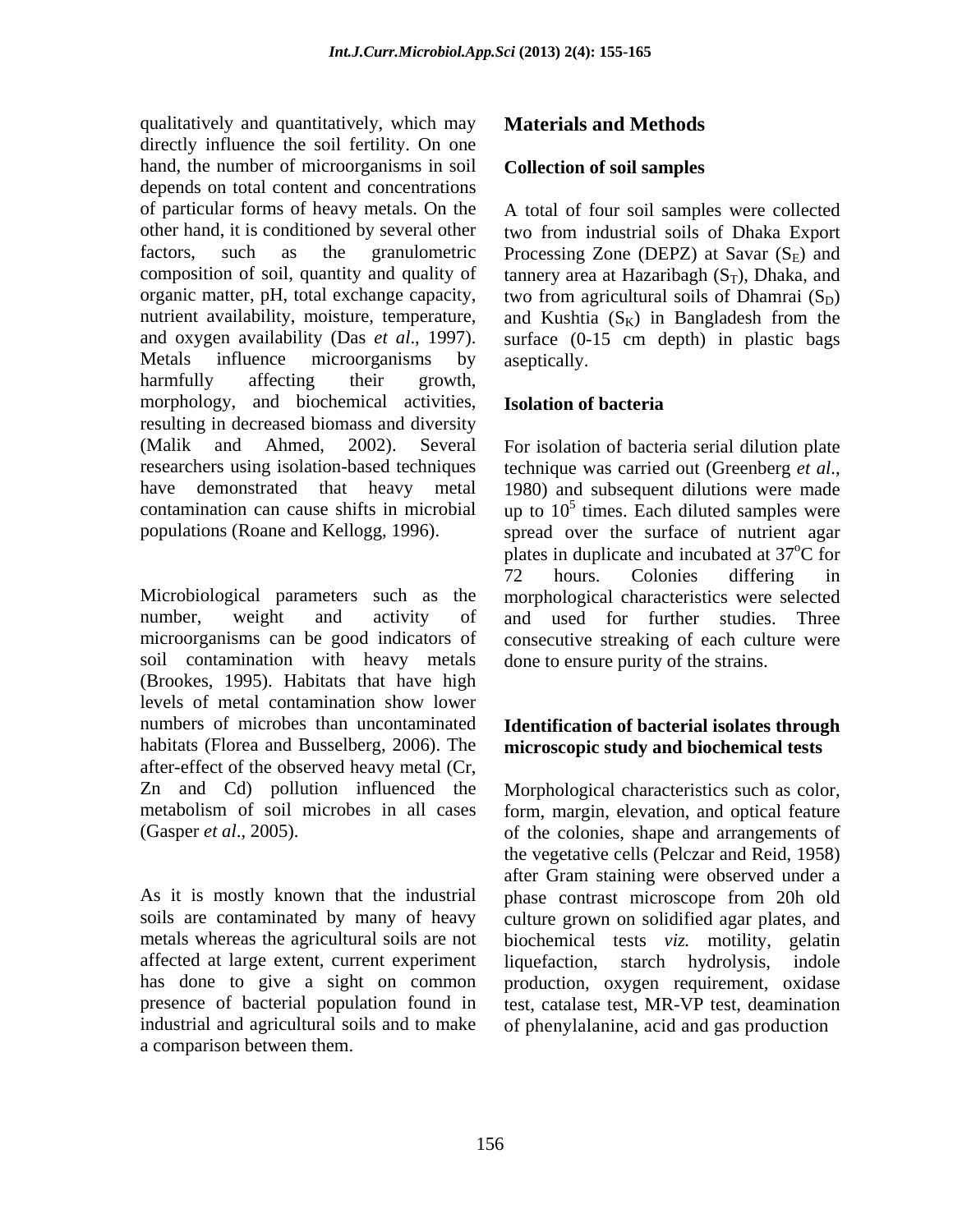microbiological methods followed by Sneath (National Centre of Biotechnology

### **Identification of the isolates by PCR and 16S rRNA gene sequencing**

In order to identify the isolates based on<br>sequence comparison partial amplification **Isolation of bacteria** sequence comparison, partial amplification of 16S rRNA gene was done using the primer pairs of 5'-16S rRNA: A total of 15 isolates were identified based CCAGACTCCTACGGGAGGCAGC and on colonial and cell morphology and 3'-16S rRNA: CTTGTGCGGGCCCCCGTC AATTC. Polymerase Chain Reaction (PCR) products purified through alcohol colonies (E4, T8, D10 and K13) were precipitation were sequenced directly using a DNA auto sequencer (Applied Bio-system 3130) using the bacterial universal primers 27f and 1492r. To prepare PCR cocktail (total 200 µl for 4 samples) sterile deionized distilled water (152  $\mu$ l), taq buffer B 10X (20  $\mu$ l), MgCl<sub>2</sub> (12  $\mu$ l), primer forward (2  $\mu$ l), primer reverse (2  $\mu$ l), dNTPs 10mM (2  $\mu$  1 ne forms of all bacterial colonies were  $\mu$ l), taq DNA polymerase 5U/ $\mu$ l (2  $\mu$ l), and template DNA 25 ng/ $\mu$ l (8  $\mu$ l) were used. The thermal cycler was programmed in an oil-free thermal cycler (UNO II, Biometra) as follows: 5 min initial denaturation at 95°C, followed by 30 cycles that consisted of denaturation for 1 min at 94°C, annealing for 30 s at 55 $\degree$ C and extension at 72 $\degree$ C for 1<br>min and a final extension of 5 min at 72 $\degree$ C Cell Morphology min and a final extension of 5 min at 72°C. After completion of cycling program the reactions were held at 4°C. The PCR amplified product was analyzed by 1% and Gram reaction were observed during agarose gel electrophoresis using TAE buffer (Pepper and Gerba, 2004). The resulting DNA patterns were examined with UV light under transilluminator, arrangements were single, paired, tetrad, photographed and analyzed using gel documentation system (Herolabs, Germany). The sequence generated from automated sequencing of PCR amplified DNA was

from glucose, and citrate utilization using analyzed and compared with all accessible were performed as suggested by standard sequences in databases through NCBI *et al*. (1986); Cappuccino and Sherman Information) BLAST [\(http://blast.ncbi.nlm](http://blast.ncbi.nlm).  $(2005)$ ; Collins and Lyne  $(1984)$ ; Claus  $\frac{\text{nih.gov}}{2}$  program to find out possible (1995). (National Centre of Biotechnology maximum similar organism through alignment of homologous sequences of known bacterial DNA.

# **Results and Discussion**

# **Isolation of bacteria**

biochemical characteristics and designated as mentioned in Table 1. Four bacterial selected randomly as one from each of four soil samples for further confirmation test by PCR and 16S rRNA gene sequencing.

## **Morphology of bacterial colonies**

The forms of all bacterial colonies were circular; elevations were convex, effuse, and umbonate; margins were regular, erose, entire, and undulate type; surfaces of the colonies were smooth, concentric, and rough; the colors of the colonies were yellow, brown, off-white, white, orange, and light pink (Table 2).

# **Cell Morphology**

 $\rm^{\circ}C$ . The PCR Cell morphology such as arrangement, shape Cell morphology such as arrangement, shape and Gram reaction were observed during simple and Gram staining of each strain. Cell shape of the strains were observed as cocci, rod, and short rod whereas cell arrangements were single, paired, tetrad, chain, and scattered; all of the isolated strains were Gram positive except two; seven isolates were non-motile and 8 were motile. Detail results for cell morphology and Gram reaction are presented in Table 2.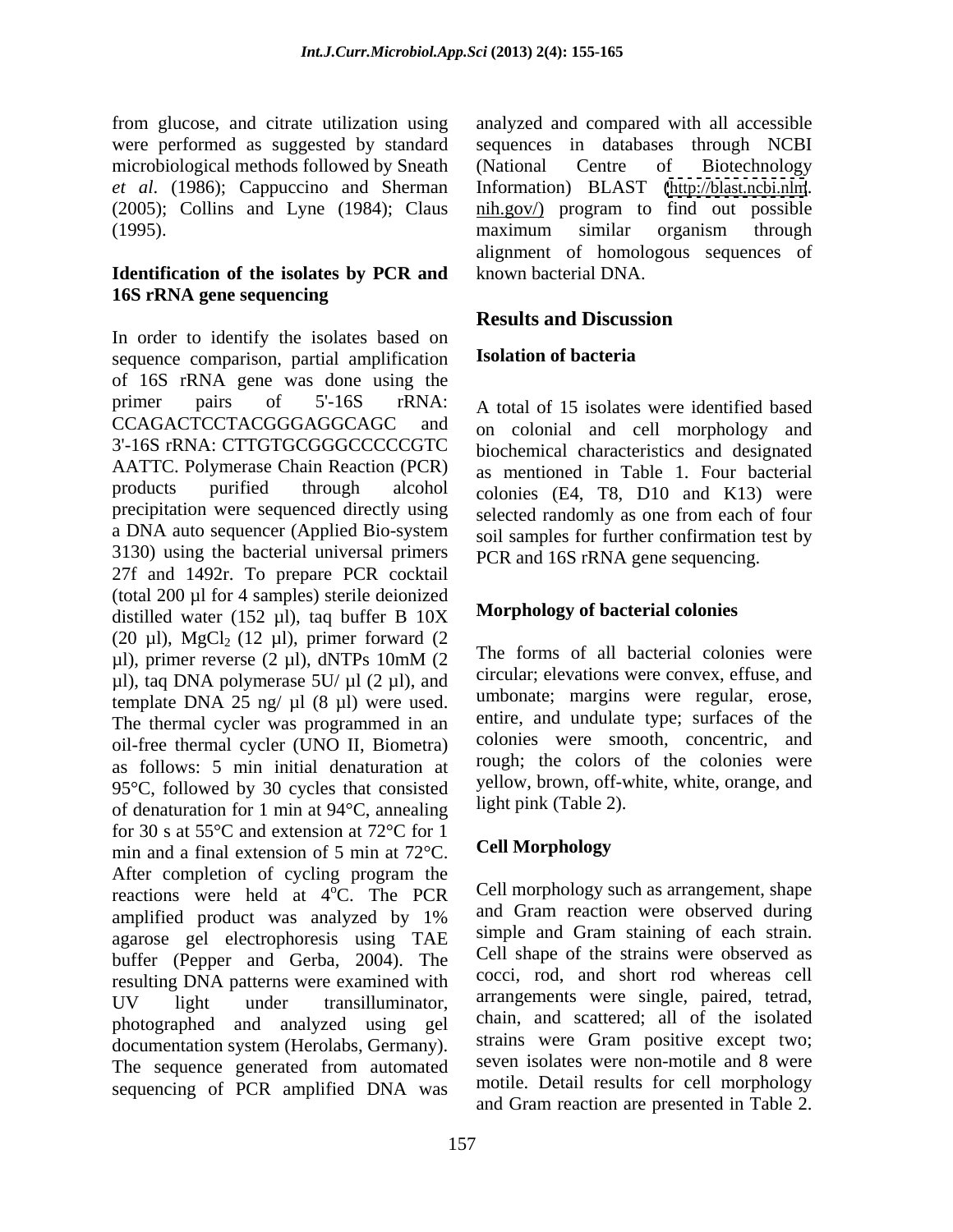#### *Int.J.Curr.Microbiol.App.Sci* **(2013) 2(4): 155-165**

# **Table.1** Common bacteria isolated from four soil samples

| Soil         | Soil sample | Location                       | <b>Bacterial sample</b> |
|--------------|-------------|--------------------------------|-------------------------|
|              | $S_{\rm E}$ | DEPZ, Savar                    | E1                      |
|              |             |                                | E2                      |
|              |             |                                | E <sub>3</sub>          |
|              |             |                                | E4                      |
| Industrial   | $S_T$       | Tannery Area, Hazaribagh       | T5                      |
|              |             |                                | T <sub>6</sub>          |
|              |             |                                | T7                      |
|              |             |                                | <b>T8</b>               |
|              | $S_D$       | Agricultural fields of Dhamrai | D9                      |
|              |             |                                | D10                     |
|              |             |                                | D11                     |
| Agricultural | $S_{K}$     | Agricultural fields of Kushtia | K12                     |
|              |             |                                | K13                     |
|              |             |                                | K14                     |
|              |             |                                | K15                     |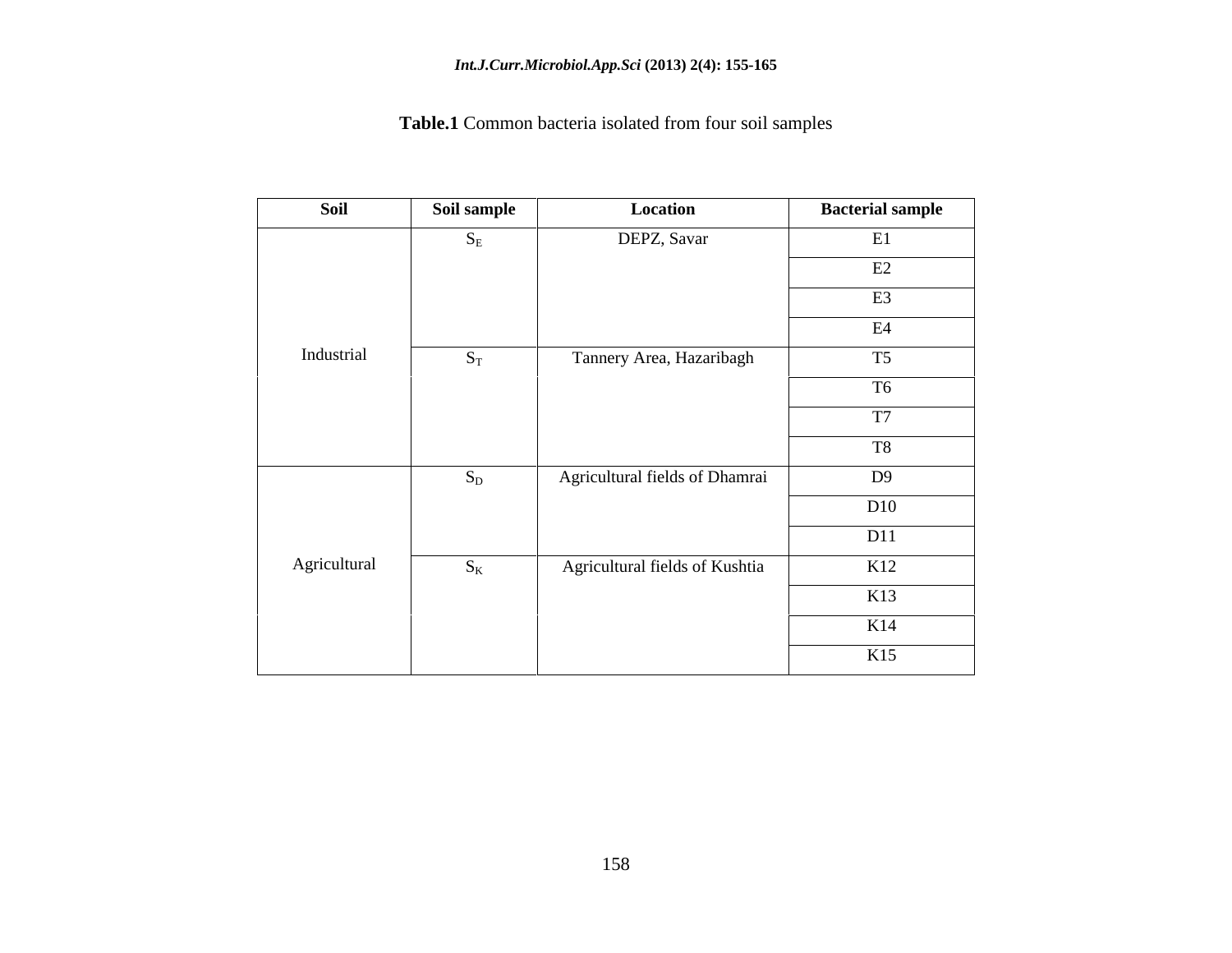|                                                                 |                                              |                                              |                                              |                                                  |                                              |                                                   |                                                            | <b>Bacterial Samples</b>                         |                                                        |                                              |                                                        |                                         |                                              |                                                                                         |                                                        |
|-----------------------------------------------------------------|----------------------------------------------|----------------------------------------------|----------------------------------------------|--------------------------------------------------|----------------------------------------------|---------------------------------------------------|------------------------------------------------------------|--------------------------------------------------|--------------------------------------------------------|----------------------------------------------|--------------------------------------------------------|-----------------------------------------|----------------------------------------------|-----------------------------------------------------------------------------------------|--------------------------------------------------------|
| Morphological<br>characteristics                                | E1                                           | E2                                           | E3                                           | E4                                               | <b>T5</b>                                    | <b>T6</b>                                         | <b>T7</b>                                                  | <b>T8</b>                                        | D9                                                     | <b>D10</b>                                   | <b>D11</b>                                             | <b>K12</b>                              | <b>K13</b>                                   | <b>K14</b>                                                                              | <b>K15</b>                                             |
| Form                                                            | Ü                                            | ◡                                            |                                              | ب                                                |                                              |                                                   |                                                            |                                                  |                                                        |                                              | $\cup$                                                 |                                         |                                              |                                                                                         |                                                        |
| $Eleva$ <sub>on</sub>                                           | Convex                                       | Effuse                                       | Effuse Convex                                |                                                  | Umbo-<br>nate                                |                                                   |                                                            |                                                  |                                                        |                                              |                                                        |                                         |                                              | Effuse   Convex   Effuse   Convex   Convex   Effuse   Effuse   Convex   Convex   Effuse |                                                        |
| Margin                                                          | Erose                                        | Undu-late                                    | Entire                                       | Regular                                          | Undu-<br>late                                | Entire                                            | Entire                                                     | Entire                                           | Entire                                                 | Undu-<br>late                                | late                                                   | Undu- Undu-<br>late                     | Entire                                       | Entire                                                                                  | Erose                                                  |
| Surface                                                         |                                              |                                              |                                              |                                                  |                                              |                                                   |                                                            |                                                  |                                                        |                                              |                                                        |                                         |                                              |                                                                                         |                                                        |
| Color                                                           | White                                        | White                                        | Off<br>White                                 | Yellow                                           | White                                        |                                                   | Brown Brown                                                | Off<br>White                                     | Off<br>White                                           | Off<br>White                                 | Off<br>White                                           | White                                   | Light<br>Pink                                | Light<br>Pink                                                                           | Orange                                                 |
| $\frac{1}{\pi}$ and<br>nent of<br>ls<br>Shape<br>rangem<br>call | Rod,<br>rounded<br>end,<br>occur in<br>chain | Rod,<br>rounded<br>end,<br>occur in<br>chain | Rod,<br>rounded<br>end,<br>occur in<br>chain | Cocci,<br>rounded<br>end,<br>occur in<br>tetrads | Rod,<br>rounded<br>end,<br>occur in<br>chain | Rod,<br>ounde:<br>d end,<br>occur<br>in<br>single | Short<br>Rod,<br>rounde<br>d end,<br>occur<br>in<br>single | Rod,<br>rounde<br>d end,<br>occur<br>in<br>chain | Short<br>Rod,<br>rounded<br>end,<br>occur in<br>single | Rod,<br>rounded<br>end,<br>occur in<br>chain | Rod,<br>rounde<br>d end,<br>occur<br>in<br>chain chain | Rod,<br>rounde<br>d end,<br>occur<br>in | Rod,<br>rounded<br>end,<br>occur in<br>chain | Rod,<br>rounded<br>end,<br>occur in<br>chain                                            | Short<br>Rod,<br>rounded<br>end,<br>occur in<br>single |
| Motility<br>Gram<br>reaction                                    | $+$                                          | $+$                                          | <b>Contract Contract</b>                     | $\sim$ $-$<br>$+$                                | $+$                                          | $\sim$ $ \sim$<br>$+$                             | $\sim 100$ m $^{-1}$<br>$\sim$                             | $\sim$<br>$+$                                    | $\sim$ $-$<br>$\sim$ $ \sim$                           | $\sim 100$<br>$+$                            | $+$<br>$+$                                             | $+$<br>$+$                              | $+$                                          | $+$<br>$+$                                                                              | $+$<br>$+$                                             |

**Table. 2** Morphological characteristics and gram reaction of isolates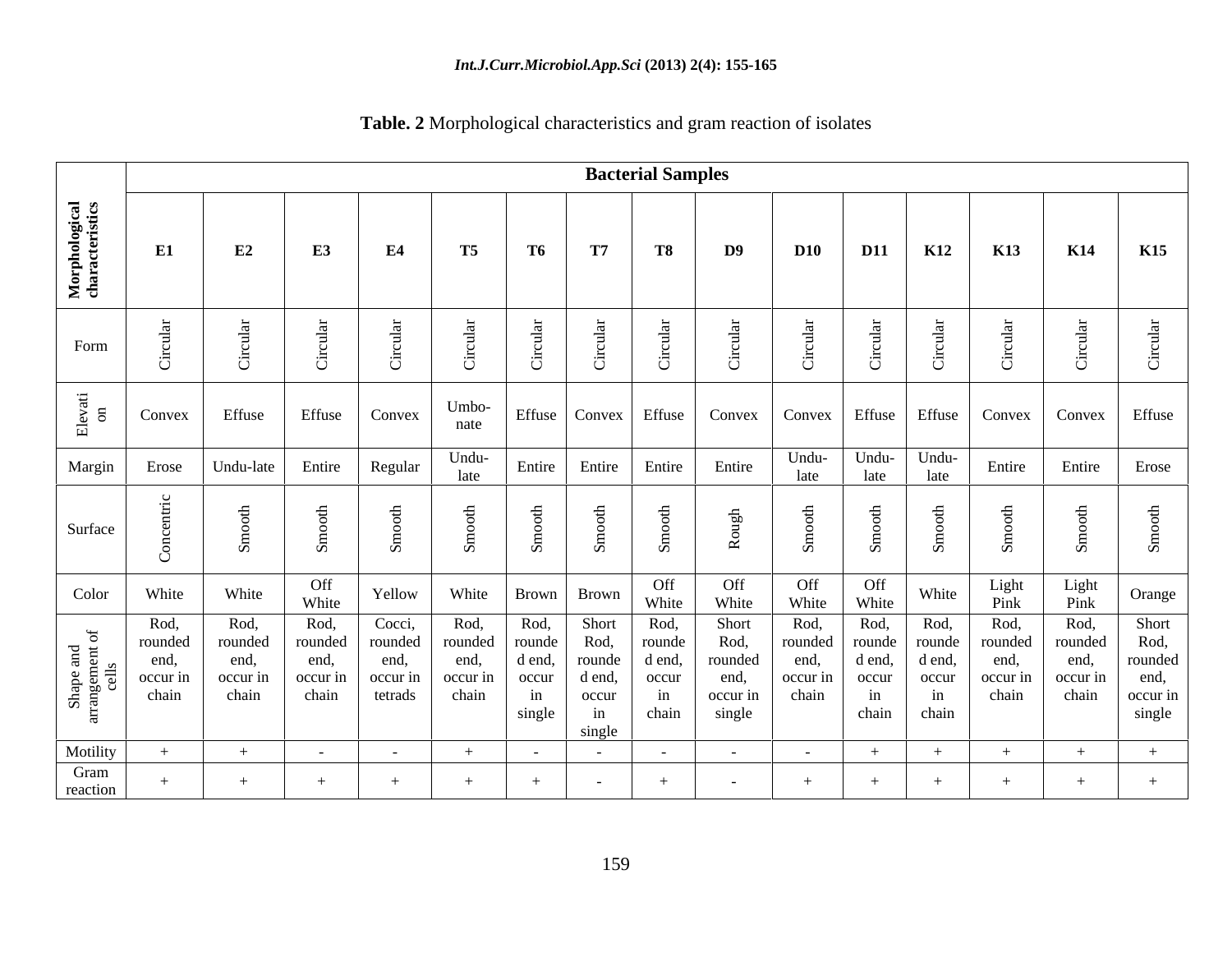| <b>Biochemical</b>                |                       |                      |                                 |                                                                                                    |                         |            | <b>Bacterial Samples</b>                                                                                                                                                                                                                                                                                                                                                                                                                                                                                                                        |                      |                                                                  |                                |                   |                                                                                                                                                                                                 |                                    |
|-----------------------------------|-----------------------|----------------------|---------------------------------|----------------------------------------------------------------------------------------------------|-------------------------|------------|-------------------------------------------------------------------------------------------------------------------------------------------------------------------------------------------------------------------------------------------------------------------------------------------------------------------------------------------------------------------------------------------------------------------------------------------------------------------------------------------------------------------------------------------------|----------------------|------------------------------------------------------------------|--------------------------------|-------------------|-------------------------------------------------------------------------------------------------------------------------------------------------------------------------------------------------|------------------------------------|
| <b>Characteristics</b>            |                       |                      |                                 | E1 E2 E3 E4 T5 T6                                                                                  |                         | <b>T7</b>  | T8                                                                                                                                                                                                                                                                                                                                                                                                                                                                                                                                              | D9                   |                                                                  |                                |                   | D10 D11 K12 K13 K14 K15                                                                                                                                                                         |                                    |
| Oxidase test                      |                       | $\sim$ $ \sim$       | $\sim$                          | $+$                                                                                                | $+$                     | $+$        |                                                                                                                                                                                                                                                                                                                                                                                                                                                                                                                                                 |                      | $+$                                                              |                                | $+$               | $+$                                                                                                                                                                                             | $+$                                |
| <b>Catalase Test</b>              |                       | $+$                  |                                 |                                                                                                    | $+$                     |            |                                                                                                                                                                                                                                                                                                                                                                                                                                                                                                                                                 |                      |                                                                  |                                |                   |                                                                                                                                                                                                 |                                    |
| O                                 | ധ ശ ∣<br>ு உ          | ယ် လ<br>크 응ㅣ<br>' ੜੋ |                                 | Facultative<br>Anaerobes<br>Anaerobes<br>Strictly<br>Strictly<br>Aerobes<br>Aerobes<br>Facultative |                         | 금 :<br>5 a | Tacul<br>Anae                                                                                                                                                                                                                                                                                                                                                                                                                                                                                                                                   |                      | tive<br>bes<br>$\frac{1}{\sqrt{\frac{4}{1}}\sqrt{\frac{4}{1}}}}$ | Facul<br>Anae<br>Facul<br>Anae | .ದ ಕೆ             | رب دو<br>ਦੇ ਕੁੱ<br>್ಷ ಕ                                                                                                                                                                         | ctly<br>bes<br>$\overline{Q} \leq$ |
| <b>Gelatin Liquefaction</b>       |                       | $+$                  | $+$                             | $+$                                                                                                | $+$<br>$+$              | $+$        |                                                                                                                                                                                                                                                                                                                                                                                                                                                                                                                                                 |                      | $+$                                                              |                                | $+$               | $+$                                                                                                                                                                                             |                                    |
| Starch Hydrolysis                 |                       |                      | $\sim$ $-$                      |                                                                                                    | $^{+}$<br>$\sim$        | $\sim$     |                                                                                                                                                                                                                                                                                                                                                                                                                                                                                                                                                 | $\sim$ $-$           | $\sim$ $ \sim$                                                   |                                | $+$               | $+$                                                                                                                                                                                             |                                    |
| <b>Indole Formation</b>           |                       | $\sim$ $-$           | $\sim$ $-$                      | $\sim$                                                                                             | $\sim$<br>$\sim$        | $\sim$     | $\sim$ $\sim$                                                                                                                                                                                                                                                                                                                                                                                                                                                                                                                                   | $\sim$ $-$           | $\sim$ $ \sim$                                                   |                                | $\sim$ 100 $\sim$ | $\sim$ $-$                                                                                                                                                                                      | $\sim$                             |
| <b>VP</b> Test                    |                       | $+$                  |                                 |                                                                                                    | $+$<br>$\sim$ 100 $\mu$ | $\sim$     | $\sim$ $\sim$                                                                                                                                                                                                                                                                                                                                                                                                                                                                                                                                   | $\sim$ $ \sim$       | $\sim$ $ \sim$                                                   |                                | $\sim$ $ \sim$    | $\sim$ $-$                                                                                                                                                                                      | $\sim$ $ \sim$                     |
| <b>MR</b> Test                    |                       | $+$                  |                                 |                                                                                                    | $\sim$<br>$\sim$        | $\sim$     | $\sim$                                                                                                                                                                                                                                                                                                                                                                                                                                                                                                                                          | $\sim$ $ \sim$       | $+$                                                              |                                | $+$               | $+$                                                                                                                                                                                             | $+$                                |
| Deamination of<br>Phenylalanine   |                       | $\sim$ $ \sim$       | $\sim$ $-$                      |                                                                                                    | $\sim$<br>$\sim$ $\sim$ | $\sim$     | $\sim$                                                                                                                                                                                                                                                                                                                                                                                                                                                                                                                                          | $\sim 100$ m $^{-1}$ | $\sim 100$ m $^{-1}$                                             |                                |                   | $\sim$ $-$<br>$\sim$ $-$                                                                                                                                                                        | $\sim$                             |
| <b>Utilization of Citrate</b>     |                       |                      |                                 |                                                                                                    |                         |            |                                                                                                                                                                                                                                                                                                                                                                                                                                                                                                                                                 |                      | $\sim$ $ \sim$                                                   |                                | $^{+}$            | $+$                                                                                                                                                                                             | $\sim$                             |
| Acid Production from<br>D-Glucose |                       | $\sim$ $ \sim$       | $+$                             |                                                                                                    | $+$<br>$\sim$ $-$       | $+$        |                                                                                                                                                                                                                                                                                                                                                                                                                                                                                                                                                 | $+$                  | $+$                                                              |                                | $+$<br>- 1        | $+$                                                                                                                                                                                             |                                    |
| Gas Production from D-<br>Glucose |                       | $\sim$ $-$           | $\sim$ $\sim$                   | $\sim$                                                                                             | $\sim$<br>$-$           | $\sim$     | $\sim$                                                                                                                                                                                                                                                                                                                                                                                                                                                                                                                                          | $\sim$ $ \sim$       | $\sim 100$ m $^{-1}$                                             |                                | $\sim$ $-$        | $\sim$                                                                                                                                                                                          |                                    |
| $\sim$<br>್ರಿ ಆ                   | $\tilde{\phantom{a}}$ |                      | reus<br>reus<br>rillus<br>nilus |                                                                                                    |                         |            | $\sim$<br>$\begin{array}{r l} \multicolumn{3}{l}{\textbf{B}} \newline \multicolumn{3}{l}{\textbf{B}} \newline \multicolumn{3}{l}{\textbf{B}} \newline \multicolumn{3}{l}{\textbf{B}} \newline \multicolumn{3}{l}{\textbf{B}} \newline \multicolumn{3}{l}{\textbf{B}} \newline \multicolumn{3}{l}{\textbf{B}} \newline \multicolumn{3}{l}{\textbf{B}} \newline \multicolumn{3}{l}{\textbf{B}} \newline \multicolumn{3}{l}{\textbf{B}} \newline \multicolumn{3}{l}{\textbf{B}} \newline \multicolumn{3}{l}{\textbf{B}} \newline \multicolumn{3}{$ | <u>່ ຕ</u><br>P      | $\ddot{c}$                                                       |                                |                   | <i>eudomone<br/> eudoalcal<br/> genes<br/> Bacillus<br/> -ens<br/> Pacillus<br/> Bacillus<br/> Bacillus<br/> Bacillus<br/> Bacillus<br/> Bacillus<br/> Bacillus<br/> Bacillus<br/> Bacillus</i> | Bacillus<br>lobispor               |

**Table. 3** Biochemical characteristics and relative identified bacteria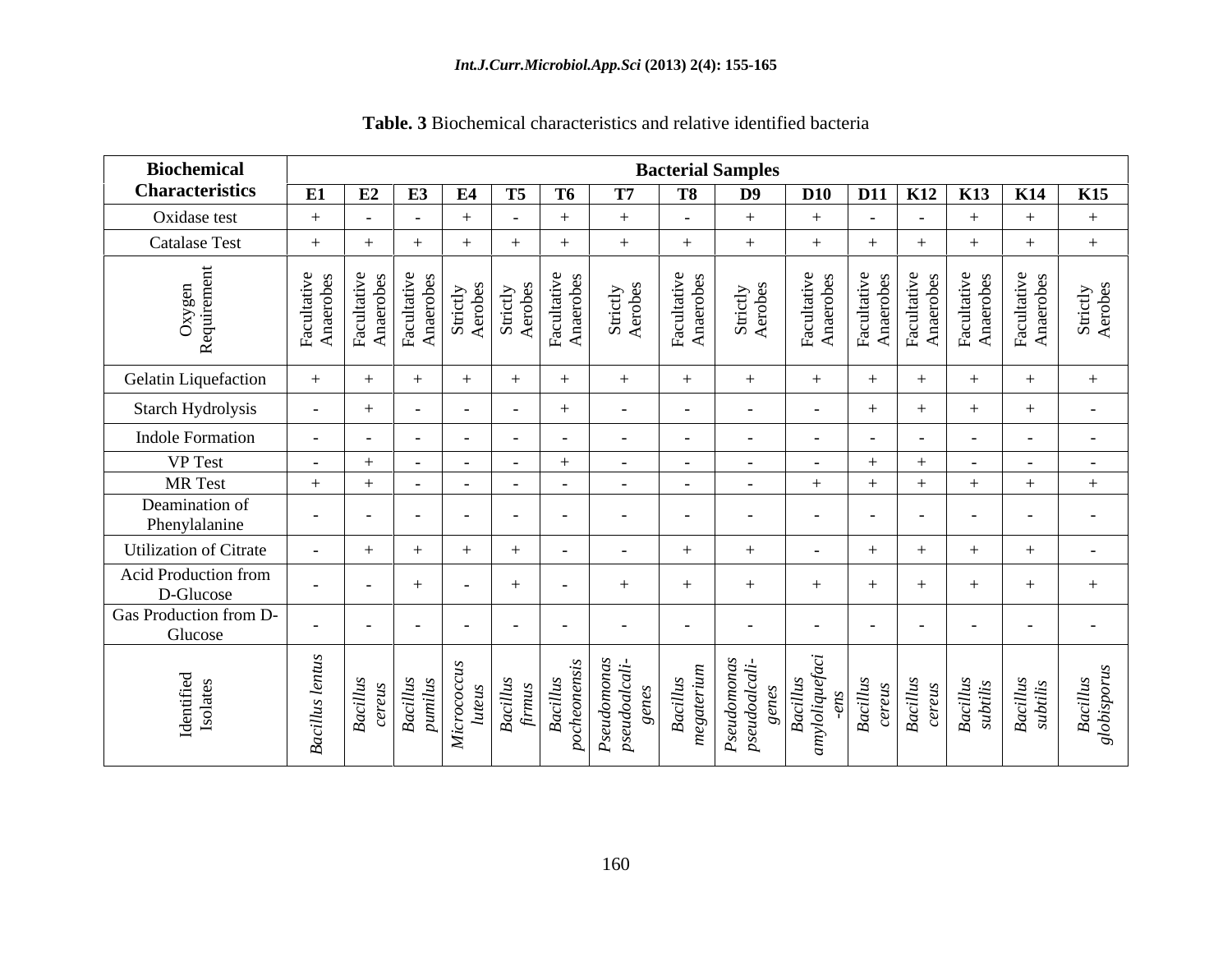Results of the physiological and biochemical tests are presented in Table 3. Seven of the Considering all observed characters of the isolates were facultative anaerobes and 5 isolated organisms, identification of Gram were strictly aerobes. All bacterial samples showed positive results for both gelatin Bergey's Manual of Systematic liquefaction and catalase tests and negative Bacteriology (Vol. 2) (Sneath *et al.,* 1986) results for both indole formation and and the results are mentioned in Table 3. deamination of phenylalanine. Six samples The isolated organisms showed some minor showed positive and 9 showed negative differences in biochemical characters from results for starch hydrolysis whereas 9 showed positive and 6 showed negative results for oxidase tests. Among the 15 bacteria 8 showed positive and 7 showed negative results for MR test. Eleven isolates negative for the test of acid production from selected as one from each of four soil

Considering all observed characters of the T8 to Bacillus megaterium strain H2 (99%) isolates, identification of Gram positive similarity), isolate D10 to *Bacillus* bacteria was done following Bergey's *amyloliquefaciens* strain SCSAAB0007 organisms showed minor differences in biochemical characters from those cited in that text.

#### **Biochemical characterization of the isolates through Morphological and Biochemical Identification of Bacterial isolates tests**

positive bacteria was done following Bergey s Manual of Systematic differences in biochemical characters from those cited in that text.

### **Identification of selective isolates by PCR and 16S rRNA gene sequencing**

gave negative results and 4 were positive for For the confirmation test by PCR and 16S VP test whereas 11 were positive and 4 were rRNA gene sequencing four isolates were D-Glucose. All samples showed negative samples. 16S rRNA PCR products of 4 results in gas production from D-Glucose. isolates were sent for sequencing and **Identification of Bacterial isolates** After using the BLAST programs against **through Morphological and Biochemical**  similar sequences in the NCBI databank the **tests** isolate E4 was affiliated to *Micrococcus*  Manual of Systematic Bacteriology (Vol. 2) (99% similarity), and isolate K13 to *Bacillus*  (Sneath *et al.,* 1986) and the results are *subtilis* strain 1320 (99% similarity). Partial mentioned in Table 3. The isolated sequences of 16S rRNA gene of four selected as one from each of four soil studied using BLAST in NCBI database. *luteus* strain P4\_3 (99% similarity), isolate T8 to *Bacillus megaterium* strain H2 (99% similarity), isolate D10 to *Bacillus amyloliquefaciens* strain isolates were as follows:

| Micrococcus luteus strain P4_3                                                         |
|----------------------------------------------------------------------------------------|
| GGAGACAGACGGTCTGGCATGCTTCCAGGCGGGTCACGTGTAATGCGTCTAGCTGCGGCGCGGAAACCGTGGAATGGTCCCCACA  |
| CCTAGTGCCCAACGTTTACGGCATGGACTACCAGGGTATCTAATCCTGTTCGCTCCCCATGCTTTCGCTCCTCAGCGTCAGTTACA |
| GCCCAGAGACCTGCCTTCGCCATCGGTGTTCCTCCTGATATCTGCGCATTCCACCGCTACACCAGGAATTCCAGTCTCCCCTACTG |
| CACTCTAGTCTGCCCGTACCCACCGCAGATCCGGGGTTAAGCCCCGGACTTTCACGACAGACGGGACAAACCGCCTACGAGCTCT  |
| TTACGCCCAATAATTCCGGATAACGCTCGCACCCTACGTATTACCGCGGCTGCTGGCACGTAGTTAGCCGGTGCTTCTTCTGCAGG |
| TACCGTCACTTTCGCTTCTTCCCTACTGAAAGAGGTTTACAACCCGAAGGCCGTCATCCCTCACGCGGCGTCGCTGCATCAGGCTT |
| TCGCCCATTGTGCAATATTCCCCACTGCTGCCTCCCGAGGGAAGTCTGGATGCCTCCCGGAAGAAATCTGGGGATTCCCCCCCGAA |
| AGGAATTTGGTATGCCCCCCCCAAAGAATTTGGGCATCCTTTAGCA                                         |
|                                                                                        |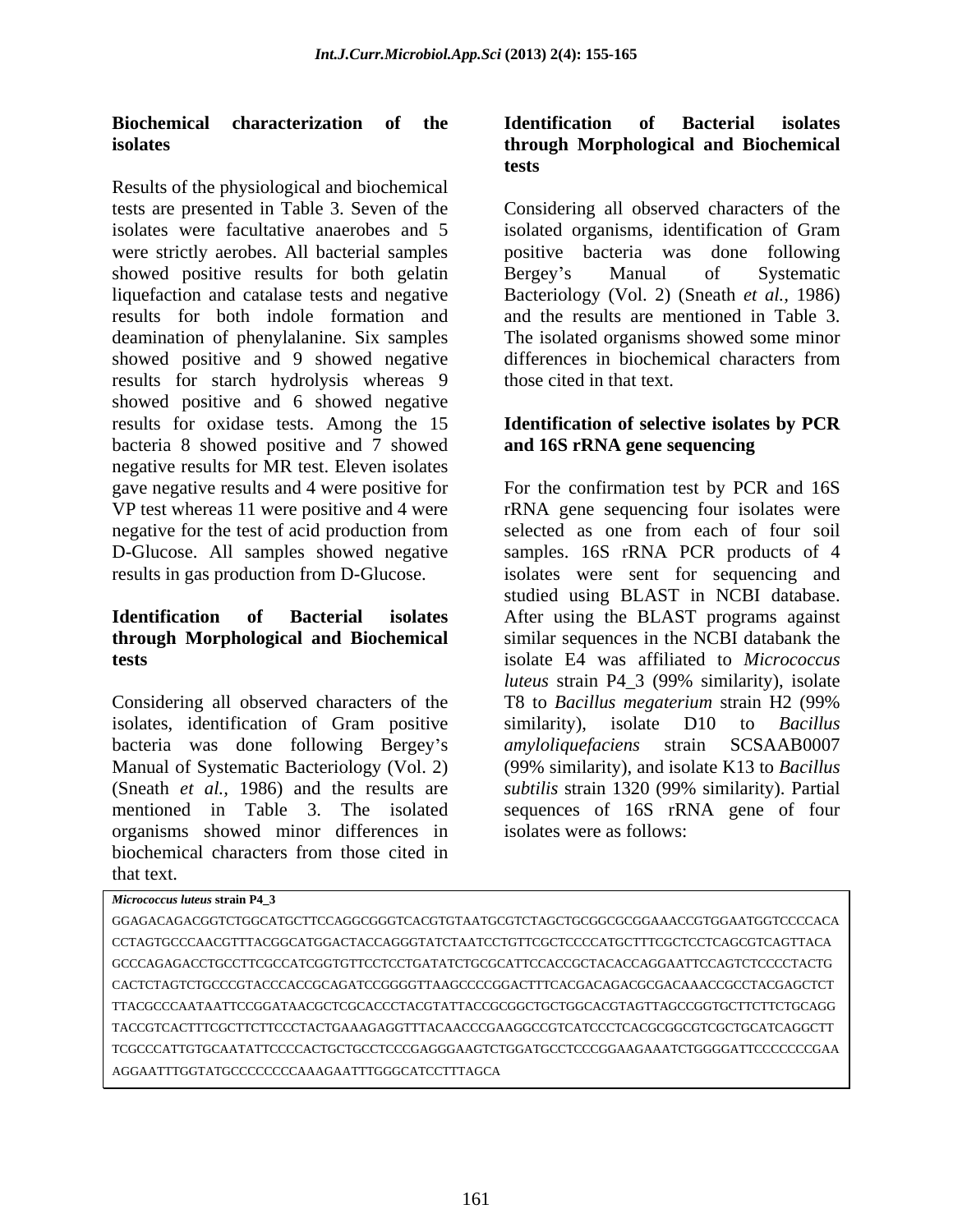#### *Bacillus megaterium* **strain H2**

CCTTAGGTCTGCATACTCTCCAGGCGGAGTGCTGACTGCGTTAGCTGCAGCACTAAAGGGCGGAAACCCTCTAACACTTAGCACT CATCGTTTACGGCGTGGACTACCAGGGTATCTAATCCTGTTTGCTCCCCACGCTTTCGCGCCTCAGCGTCAGTTACAGACCAAAAA GCCGCCTTCGCCACTGGTGTTCCTCCACATCTCTACGCATTTCACCGCTACACGTGGAATTCCGCTTTTCTCTTCTGCACTCAAGTT CCCCAGTTTCCAATGACCCTCCACGGTTGAGCCGTGGGCTTTCACATCAGACTTAAGAAACCGCCTGCGCGCGCTTTACGCCCAAT AATTCCGGATAACGCTTGCCACCTACGTATTACCGCGGCTGCTGGCACGTAGTTAGCCGTGGCTTTCTGGTTAGGTACCGTCAAGG TACAAGCAGTTACTCTTGTACTTGTTCTTCCCTAACAACAGAGTTTTACGACCCGAAAGCCTTCATCACTCACGCGGCGTTGCTCC GTCAGACTTTCGTCCATTGCGGAAGATTCCCTACTGCTGCCTCCCGAGGGAAGTCTGGATGAAAACGT

#### *Bacillus amyloliquefaciens* **strain SCSAAB0007**

TCCCCCAGGAATCTGAAACTACTCTCCAGGCGGAGTGCTGACTGCGTTAGCTGCAGCACTGAGGGGCGGAAACCCCCTAACACTT AGCACTCATCGTTTACGGCGTGGACTACCAGGGTATCTAATCCTGTTCGCTCCCCACGCTTTCGCTCCTCAGCGTCAGTTACAGAC CAGAGAGTCGCCTTCGCCACTGGTGTTCCTCCACATCTCTACGCATTTCACCGCTACACGTGGAATTCCACTCTCCTCTTCTGCACT CAAGTTCCCCAGTTTCCAATGACCCTCCCCGGTTGAGCCGGGGGCTTTCACATCAGACTTAAGAAACCGCCTGCGAGCCCTTTACG CCCAATAATTCCGGACAACGCTTGCCACCTACGTATTACCGCGGCTGCTGGCACGTAGTTAGCCGTGGCTTTCTGGTTAGGTACCG TCAAGGTGCCGCCCTATTTGAACGGCACTTGTTCTTCCCTAACAACAGAGCTTTACGATCCGAAAACCTTCATCACTCACGCGGCG TTGCTCCGTCAGACTTTCGTCCATTGCGGAAGATTCCCTACTGCTGCCTCCCGTAGGAGTCTGGA

#### *Bacillus subtilis* **strain 1320**

GGCGAATGACGAGTCTACTCTCCAGGCGGAGTGCTTATGCGTTAGCTGCAGCACTAAGGGGCGGAAACCCCCTAACACTTAGCAC TCATCGTTTACGGCGTGGACTACCAGGGTATCTAATCCTGTTCGCTCCCCACGCTTTCGCTCCTCAGCGTCAGTTACAGACCAGAG AGTCGCCTTCGCCACTGGTGTTCCTCCACATCTCTACGCATTTCACCGCTACACGTGGAATTCCACTCTCCTCTTCTGCACTCAAGT TCCCCAGTTTCCAATGACCCTCCCCGGTTGAGCCGGGGGCTTTCACATCAGACTTAAGAAACCGCCTGCGAGCCCTTTACGCCCAA TAATTCCGGACAACGCTTGCCACCTACGTATTACCGCGGCTGCTGGCACGTAGTTAGCCGTGGCTTTCTGGTTAGGTACCGTCAAG GTACCGCCCTATTCGAACGGTACTTGTTCTTCCCTAACAACAGAGCTTTACGATCCGAAAACCTTCATCACTCACGCGGCGTTGCT CCGTCAGACTTTCGTCCATTGCGGAAGATTCCCTACTGCTGCCTCCCGAGGGAATCTCTGAAGCCTCCCGTAGGGATCCGGGGCGC CCCCCCAAGGGATTCCGGGGCTCCCCCGGAAGATTCGGGGATTACCGAAT

Sampling sites were selected with the aim to *Pseudomonas* was found available in isolate common soil bacteria and to make comparison among the population diversity *Pseudomonas*were also common in two from both polluted and non-polluted sites for agricultural soils*.* This study showed that which the best option was to locate metal two industrial soils include the bacterial contaminated industrial soils and species of *B. lentus, B. cereus* (Qing *et al.,* uncontaminated agricultural soils. There was 2007), *B. pumilus* (Jaysankar *et al.*, 2008), no significant difference in the presence of 2007)*, B. pumilus* (Jaysankar *et al.,* 2008)*, M. luteus, B. firmus, B. pocheonensis, P.* bacterial species in four soil samples as *pseudoalcaligens, B. megaterium* and two because in industrial sites, bacteria are agricultural soils include the bacterial continuously exposed to different heavy species of P. pseudoalcaligens, metals and other pollutants, thus giving rise *amyloliquefaciens, B. cereus, B. subtilis,* and to survival of stress tolerant strains. Even *B. globisporus.* From this study it was some of the strains which were not stress observed that same bacterial species *i.e.* tolerant and are available in agricultural Bacillus cereus and Pseudomonas soils may become tolerant, possibly, due to *pseudoalcaligenes* were found in both mutations. *Micrococcus, Bacillus* and industrial and agricultural soils. Same results

*Pseudomonas* was found available industrial soils whereas *Bacillus* and species of *P. pseudoalcaligens, Bacillus cereus* and *Pseudomonas*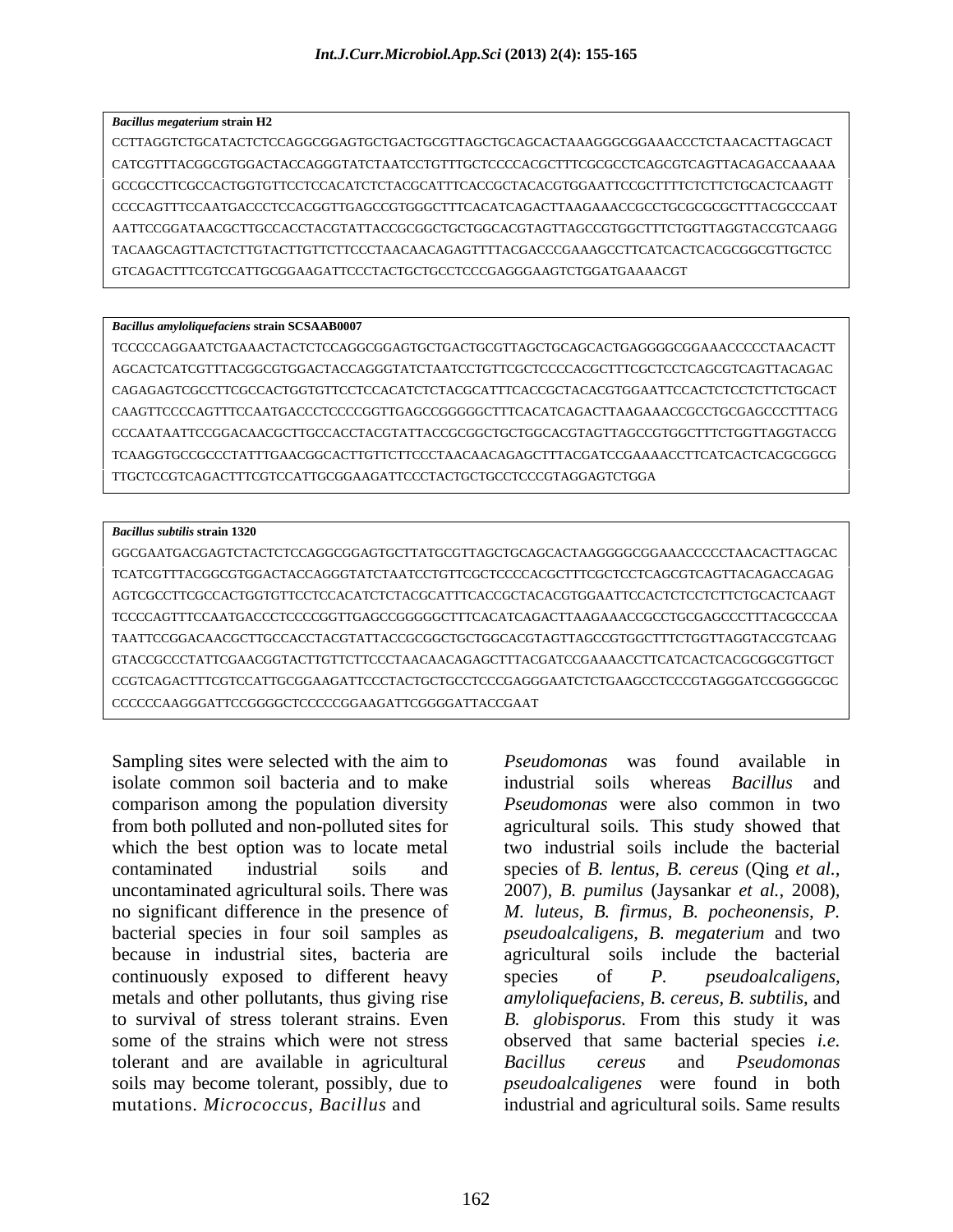were showed by Bahig *et al.,* (2008). It indicates that same bacterial species can *Pseudomonas mendocina* strain PC19 was assist in both polluted and unpolluted environment leading to increased incidence of stress tolerant species. The abundance of 1983). From the previous results the diversity of *Bacilli* was greatest in both sites indicated the polluted soils and with canal water which indicated the non-polluted soils

1998), *Bacillus* spp. (Campos *et al.,* 1995). from tannery sludge, and industrial sewage. Almost similar observations were found also by Sevgi (2010) from an industrial area in Turkey. *Pseudomonas aeruginosa* was isolated on the basis of morphological, biochemical and 16S rRNA gene sequencing from sewage water (Raja, 2009). In the present study *Micrococcus luteus* is also found in industrial soil of DEPZ area. Congeevaram *et al.*, (2007) also showed  $\frac{6}{269}$  - 279. same result as *micrococcus* to present in industrial soil. Species of *Pseudomonas* (Desai *et al*., 2008) and *Bacillus* spp. (Zahoor and Rehma, 2009) are also found in stress condition of hypersaline environment. High levels of heavy metals in hypersaline condition can affect both the qualitative and the quantitative structure of microbial communities. *Pseudomonas* and *Bacillus* spp. are very common in agricultural soils as observed in current study. These results are in agreement with the data obtained by Laila

*et al.,* (2011) and Sagervanshi *et al.,* (2012).isolated from agricultural soil treated with organophosphates by Najia *et al*., (2012).

*Bacillus* in all types of soil samples was Soil is one of the most important possibly due to the spore structure in the environments for microbes and is easily *Bacilli* group which increases its power of exposed to many pollutants, and evaluating uptake and resistance against the stresses. the effects of pollutants on the microbial However, other results have also reported population is much valuable. Recently, the that the diversity of *Bacilli* was greatest in discharge of industrial wastewater from contaminated soil (Sagardoy and Salerno, different resources containing heavy metals of soils irrigated with wastewater which This is why there is no significant variation (Malik *et al.,* 2002). species present in contaminated sites is A number of chromium-resistant study on bacterial resistance in stress microorganisms have been reported, condition. It is also proposed that the including *Pseudomonas* spp. (Mondaca, resistance ability of the isolates could be However, most of them have been isolated possible candidates for the decontamination and other pollutants has resulted in a population increase of the resistant bacteria. in microbial composition of industrial and agricultural soils. Identification of bacterial firstly essential to go for further analysis to exploited in considering the isolates as of polluted sites.

# **References**

- Brookes, P. C., 1995. The use of microbial parameters in monitoring soil pollution by heavy metals. Biol. Fertil. Soils. 19: 269 - 279.
- Campos, J., M. Martinez-Pacheco and Cervantes, C. 1995. Hexavalent chromium reduction by a chromateresistant *Bacillus* sp. strain. Antonie. Van. Leeuwenhoek. 68: 203 – 208.
- Cappuccino, J. G., and Sherman, N. 2005. Microbiology: A Laboratory manual (7<sup>th</sup>) th ed.). Dorling Kindersley (India). Pvt. Ltd. New Delhi, India.  $pp.1 - 453$ .
- Claus, G.W., 1995. Understanding Microbes (4<sup>th</sup> ed.). W. H. Freman and Company, New York. pp. 547.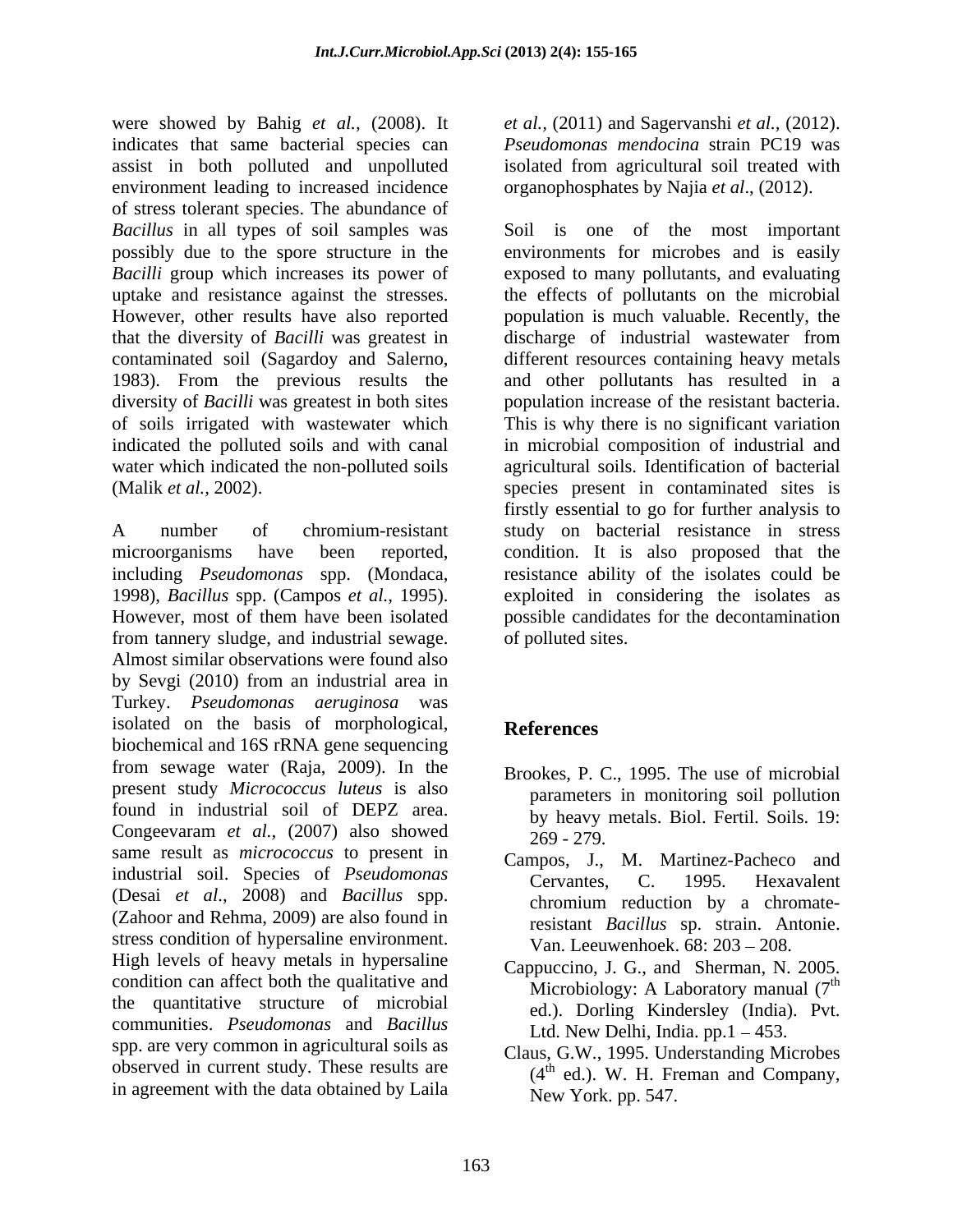- Collins, C. H., and Lyne, P.M. 1984. resistant to mercury. Mar. Biotechnol. Microbiological methods  $(5<sup>th</sup>$  ed.).
- bacterial isolates. *J. Hazard. Mat.*
- plants, a review. Environ. Pollut. 98(1): 29.  $73:263-273.$
- Desai, C., K. Jaim and Madamwar, D. 2008.
- Florea, A. M., and Busselberg, D. 2006. effects of metals and metal compounds.
- Gaspar, G., M., P. Mathe, L. Szabo, B.
- 
- Igwe, J. C., I. C. Nnorom and Gbaruko, B. Biotechnol. 4(B): 1541 - 1547. Environ. Sci. 19(9): 1114-1119.
- 

th ed.). 10(4): 471-477.

- Butterworth and Co. (Publisher) Ltd., Laila, M. A., K. B. W. Khalil, T. H. Ali and London. pp. 446. Mahrous, K.F. 2011. Heavy metal Congeevaram, S., S. Dhanarani, J. Park, M. resistance and gene expression analysis Desilin and Thamaraiselvi, K. 2006. of metal resistance genes in gram-Biosorption of chromium and nickel by bositive and gram-negative bacteria heavy metal resistant fungal and present in Egyptian soils. J. App. Sci. positive and gram-negative bacteria Environ. Sani. 6(2): 201-211.
- 146:270-277. Malik, A., and Ahmed, M. 2002. Seasonal Das, P., S. Samantaray and Rout, G. R. variation in bacterial flora of the 1997. Studies on cadmium toxicity in wastewater and soil in the vicinity of variation in bacterial flora of the wastewater and soil in the vicinity of industrial area. Environ. Monit. Assess*.*  $73: 263 - 273.$ 
	- Hexavalent chromate reductase activity **Plasmid** incidence in bacteria from in cytosolic fractions of *Pseudomonas*  agricultural and industrial soils. World J. sp. G1DM21 isolated from Cr(VI) Microbiol.Biotechnol. 18: 827 – 833. Malik A., I. F. Khan and Aleem, A. 2002. Plasmid incidence in bacteria from Microbiol.Biotechnol.  $18: 827 - 833$ .
	- contaminated industrial landfill. Pro. Biochem. 43(7): 713 - 721. characterization and expression of a Occurrence, use and potential toxic *Pseudomonas putida* KT2441. Lett. Mondaca, M. A., 1998. plasmid encoding chromate resistance in Appl. Microbiol. 26: 367 – 371.
	- Biometals*.* 19: 419 427. Najia, S. S., R. Sinha, M. Nitin, Khalkho, S. Orgovanyl, N. Uzinger and Anton, A. 2005. After-effect of heavy metal pollution in brown forest soils. soil. Inter. J. Appl. Sci. Eng. Res. 1(2):<br>Proceedings of the 8th Hungarian 212-223. R. Bharti and Sinha, M. P. 2012. 16S rRNA based identification of bacteria in the organophosphates treated agricultural soil. Inter. J. Appl. Sci. Eng. Res. 1(2): 212-223.
	- Congress on Plant Physiology and the Pelczar, M. J. J., and Reid, R.D. 1958. Pure 6th Hungarian Conference on cultures and growth characteristics. In: Photosynthesis. Acta. Biol. Szeged. *Microbiology*, McGraw-Hill Book 49(1-2): 71 - 72. Company, New York, pp.76-84. *Microbiology*, McGraw-Hill Book Company, New York, pp.76-84.
- Greenberg, E. L., S. Clerceri and Eaton, Pepper, I. L., and Gerba, C. P. 2005.<br>A.D. 1980. Standard methods for the Environmental Microbiology (2<sup>nd</sup> ed.). examination of water and waste water. Elsevier Academic Press publications.  $(18<sup>th</sup>$  ed.). Am. Publ. Health Assoc. Burlington, M. A. 01803, USA. Pepper, I. L., and Gerba, C. P. 2005. Environmental Microbiology  $(2<sup>nd</sup>$  ed.).  $\overline{d}$   $\overline{d}$ ed.). Burlington, M. A. 01803, USA.
	- Washington D. C. Qing, H., D. Minna, Q. Hongyan, X. C. G. 2005. Kinetics of radionuclides and heavy metals behavior in soils: Implications for plant growth. African J. bacteria based on PCR-DGGE. J. Xiangming, Z. guoqiang and Min,Y. 2007. Detection, isolation and identification of cadmium-resistant bacteria based on PCR-DGGE. J. Environ. Sci*.* 19(9): 1114-1119.
- Jaysankar, D., N. Ramaiah and Vardanyan, L. 2008. Denitrification of toxic heavy metals by marine bacteria highly characterization of heavy metal resistant Raja, C. E., G. S. Selvam and Omine, K. 2009. Isolation, identification and